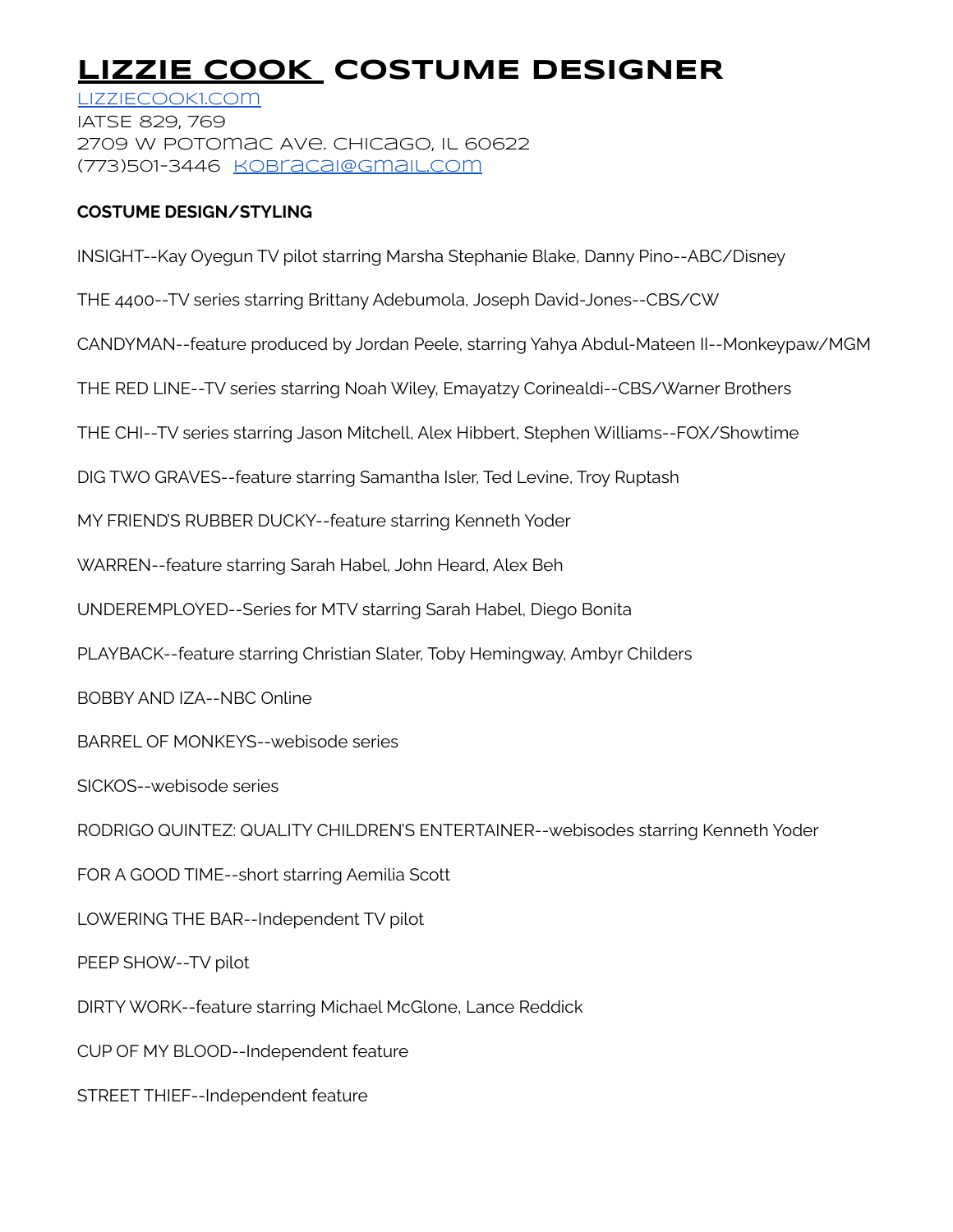## **COMMERCIAL CLIENTS:**

KMART, WALMART, SECRETARY OF STATE ILLINOIS, BRAZILIAN PEEL/HSN, BEST BUY/SAMSUNG/NFL, BUDWEISER, NEVIN'S BAR AND GRILL, EMPRESS CASINO, WALGREENS, AVENTIS CROP SCIENCE, ALWAYS, FROSTED FLAKES, FROSTED MINI WHEATS, MUSC CHILDREN'S HOSPITAL, RIVER'S CASINO, SEARS, MARLBORO, SPRINT, THE HARTFORD, KELLOGG, BLACK FLAG

## **ASSISTING/SHOPPING/KEY COSTUMING**

CONTROVERSY--FOX TV PILOT

THE EXORCIST(ASS'T COSTUME DESIGNER)--SEASON ONE

THE EXORCIST(ASS'T COSTUME DESIGNER)--TV Pilot starring Geena Davis, Ben Daniels

EMPIRE--TV series starring Terrence Howard, Taraji P. Henson

CHICAGO MED--TV series starring Oliver Platt, Epatha Merkerson

EMPIRE(ASS'T COSTUME DESIGNER)--TV pilot starring Terrence Howard, Taraji P. Henson

SHAMELESS(Chicago)--TV series starring William H. Macy, Emmy Rossum

THE PLAYBOY CLUB--TV series starring Eddie Cibrian, Amber Heard, Laura Benanti

JUPITER ASCENDING--feature starring Channing Tatum, Mila Kunis

THE RITE--feature starring Anthony Hopkins, Rutger Hauer

UNTITLED WACHOWSKI PROJECT--feature starring Jesse Ventura, Dan Savage, Bernadine Dohrn

LITTLE MURDER--feature starring Terrance Howard, Josh Lucas

A NIGHTMARE ON ELM STREET (2009)--feature starring Jackie Earl Haley, Rooney Mara

AMERICA--feature starring Rosie O'Donell

THE UNBORN--feature starring Odette Yustman, Cam Gigandet

THE EXPRESS--feature starring Dennis Quaid, Rob Brown

SHOOTER--feature starring Mark Wahlberg

DEATH OF A PRESIDENT--feature starring Gabriel Range

DOUBT--TV pilot starring Steve Coogan, Carla Gugino